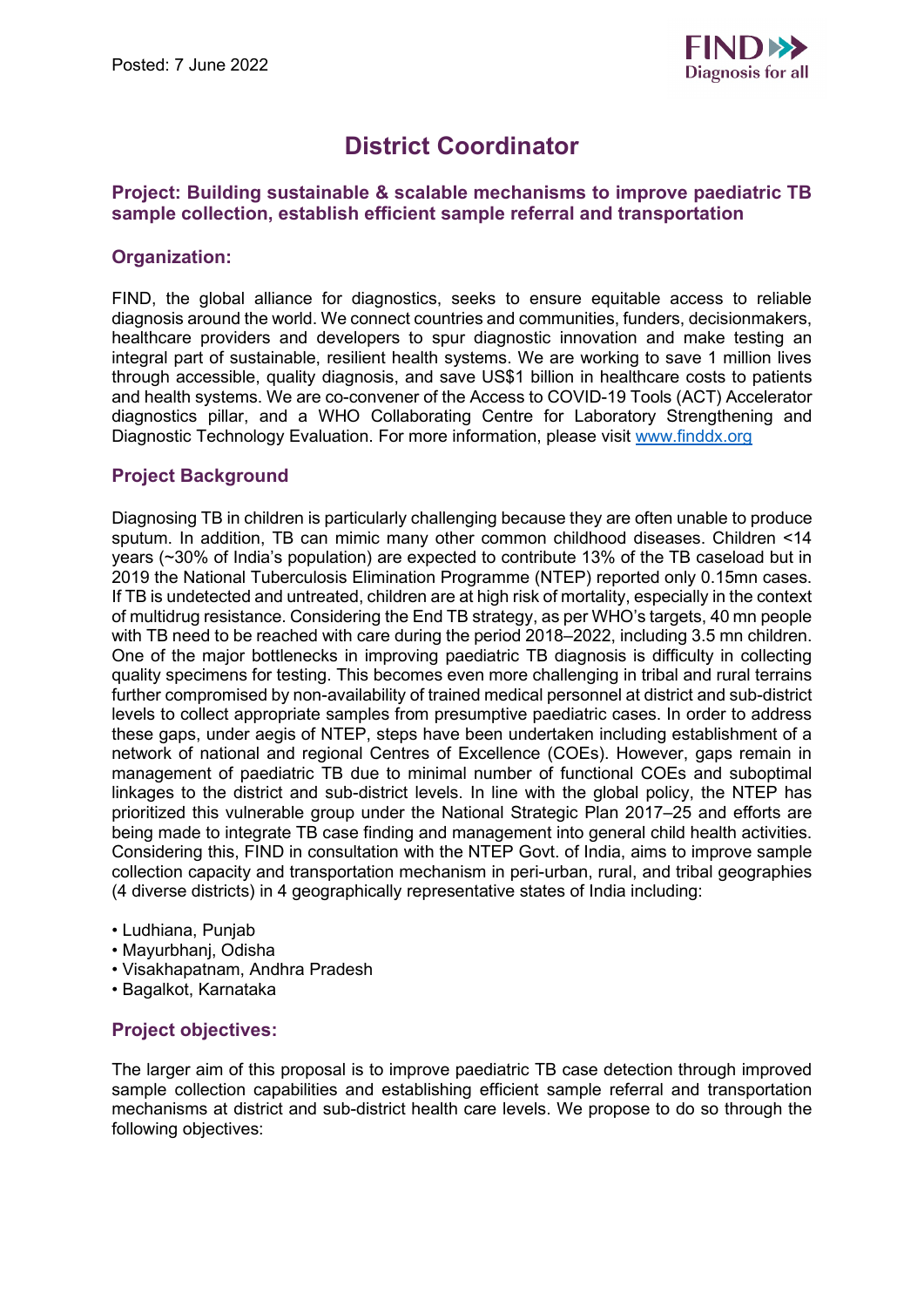

A. Building capacity of peripheral block level health-care professionals (including medical officers and staff nurses) on paediatric TB sample collection both in public and private sector, establishing sample collection for complex samples (like CSF, aspirations and biopsies) as well as training hubs at district hospitals in addition to strengthening linkages with paediatric COEs or nearest tertiary hospitals (medical colleges etc.)

B. Developing and implementing a reliable sample referral, transportation and tracking mechanism between Community health centres (CHCs), district hospitals and tertiary level facilities to ensure appropriate and timely diagnosis.

C. Developing an e-consultation and a distant clinical mentoring mechanism to connect peripheral health facilities (HF) with specialised centres for guidance on sample collection including advice on type of sample to be collected.

**Location:** 4 positions

- Ludhiana, Punjab
- Mayurbhanj, Odisha
- Visakhapatnam, Andhra Pradesh
- Bagalkot, Karnataka

## **Key Responsibilities:**

- Lead implementation of the project activities at the district level
- Work in close coordination with the district NTEP officials to ensure seamless implementation of the project
- Engage with key stakeholders which include public/private sector providers, officials at Nucleic Acid Amplification Test (NAAT) sites/IRLs etc.
- Develop strategy for program implementation and operational support
- Coordinate with tertiary centres (hospitals/Centre of excellence) for online mechanism of mentoring – including but not limited to ensuring resources availability and setting up tele-consult/training software
- Represent project in key external engagements at the district level
- Provide strategy to field level staff and ensure achievement of set targets
- Report on field level activities and achievement on a periodic basis to the project management team
- Conduct monitoring visits and assist field staff in solving day-to-day operational challenges
- Conduct/Coordinate periodic project reviews
- Facilitate CMEs, trainings and supervisory visits of the project management team

#### **Skills and Experience:**

• Postgraduate with MSW/MPH/MBA with 2 years of experience in health-related project at district/state level

#### **Desirable:**

- Proficient in MS Office skills
- Knowledge of development principles, development sector landscape and technical sector updates
- Building successful collaborative relationships with internal and external stakeholders
- Experience of working with National TB/ HIV program in a managerial capacity will be preferred
- Having two-wheeler with valid driving license